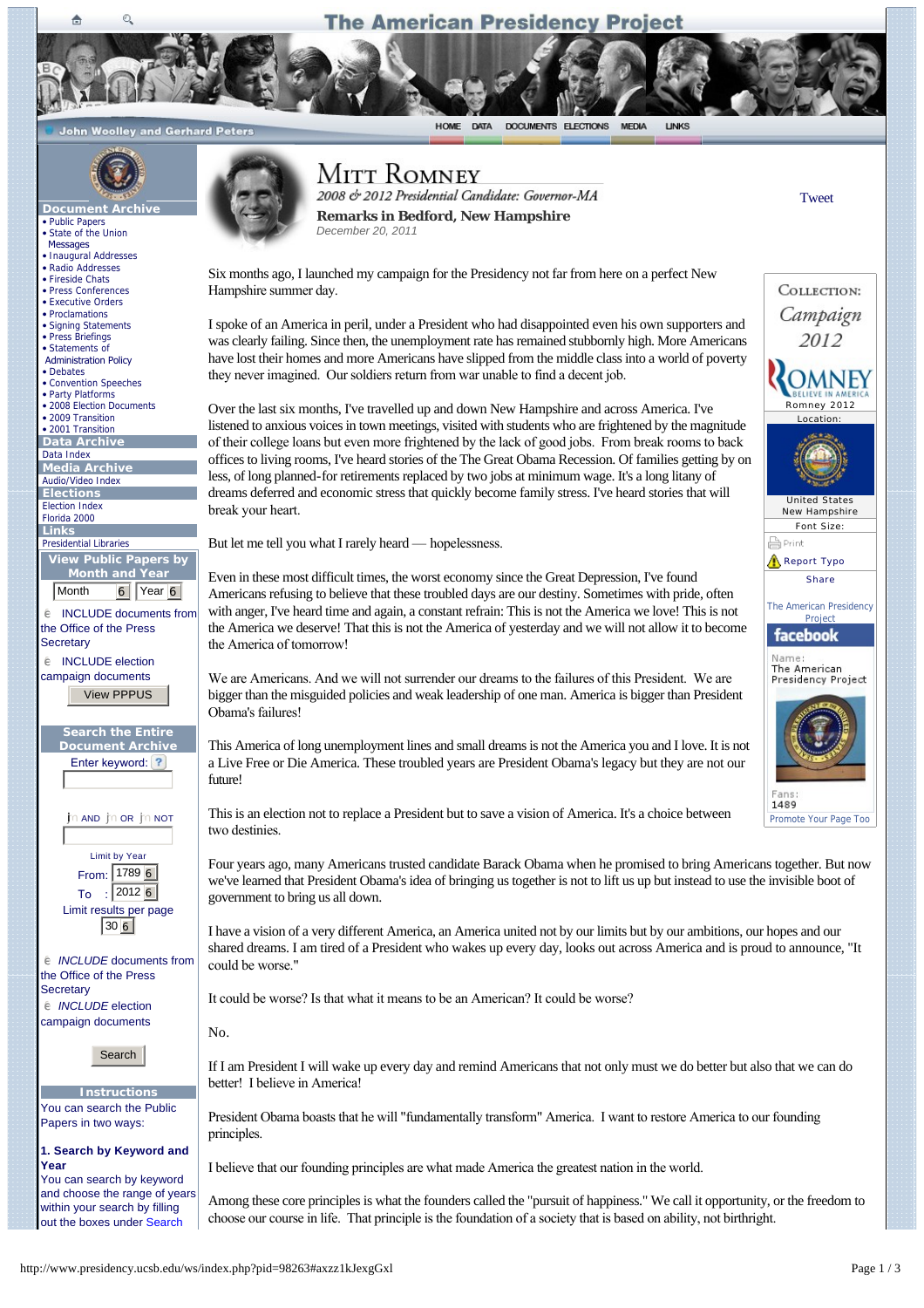the Public Papers.

### **2. View by Month and/or Year**

Select the month and/or year you would like information about and press View Public Papers. Then choose a Public Paper and the page will load for you.

*Search Engine provided by the Harry S. Truman Library. Our thanks to* 

*Jim Borwick and Dr. Rafee Che Kassim at Project Whistlestop for critical assistance in the implementation of the search function, and to Scott Roley at the Truman Library for facilitating this collaboration.*

In a merit-based society, people achieve their dreams through hard work, education, risk-taking, and even a little luck. An opportunity society produces pioneers and inventors; it inspires its citizens to build and create. As these people exert effort and take risks, they employ and lift others and create prosperity.

Their success does not make others poorer, it makes others better off.

President Obama sees America differently. He believes in an entitlement society.

Once we thought "entitlement" meant that Americans were entitled to the privilege of trying to succeed in the greatest country in the world. Americans fought and died to earn and protect that entitlement. But today the new entitlement battle is over the size of the check you get from Washington.

President Barack Obama has reversed John Kennedy's call for sacrifice. He would have Americans ask, "what can the country do for you?"

Just a couple of weeks ago in Kansas, President Obama lectured us about Teddy Roosevelt's philosophy of government. But he failed to mention the important difference between Teddy Roosevelt and Barack Obama. Roosevelt believed that government should level the playing field to create equal opportunities. President Obama believes that government should create equal outcomes.

In an entitlement society, everyone receives the same or similar rewards, regardless of education, effort, and willingness to take risk. That which is earned by some is redistributed to the others. And the only people who truly enjoy any real rewards are those who do the redistributing—the government.

The truth is that everyone may get the same rewards, but virtually everyone will be worse off.

President Obama's entitlement society would demand a massive growth of government. To preserve opportunity, we must shrink government not grow it.

Last month, I laid out specific solutions to the spending crisis we are facing, including Medicare reform. I'm very pleased to see that Wisconsin Congressman Paul Ryan, who has been a champion of reform, has joined with Democratic Senator Ron Wyden of Oregon to push a similar Medicare reform package that I hope will save this critical program.

But this is more than a spending crisis we face. Even if we could afford the ever-expanding payments, an "entitlement society" is a fundamental corruption of the American spirit. The battle we face today is more than a fight over our budget, it's a battle for America's soul.

We can't begin to answer the question of who should be our next President until we start asking ourselves, "Who are we as Americans, and what kind of America do we want for our children?"

I know that my answers to those questions are very different than those of the current President of the United States.

President Obama has spent the last 35 months building a government so large that feeding it will have to consume a greater and greater share of your paycheck. And does anybody in America believe they are better off today than four years ago?

He pushed through Obamacare, an entitlement program we didn't want and can't afford.

He's refused to advance a responsible plan to strengthen existing entitlements. Instead of fostering competition and choice, he's cultivating government dependence.

President Obama talks about a country where everyone plays by the same rules, but when it comes to his favorite friends, he makes sure the rules don't apply. He's given his supporters waivers exempting them from the burden of Obamacare. His NLRB bullies businesses when they don't bow to union demands. In the energy industry, he's picked winners — who turned out to be real losers — like Solyndra.

That's how an entitlement society works — those in government control the resources and make the rules. And while the rest of us stand still, they make sure that their friends get ahead.

The result of President Obama's approach is a staggering list of failures. It took eighteen tax increases just to get Obamacare off the ground. Our growing welfare state is slated to cost \$10.3 trillion over the next 10 years, that's \$72.000 a household.

I will take a different path.

I will repeal Obamacare. On the first day as president, I will issue waivers from Obamacare to all 50 states.

I will strengthen Medicare by empowering the next generation of seniors to choose the solutions that are right for them. And I'll send Medicaid back to the states because they know how to serve their citizens best.

My administration will create an environment where the private sector can thrive and American businesses can reach their full potential. I'll reduce federal regulation, open up new markets, and fully exploit our energy resources.

I'll cut taxes, cap spending and finally balance the budget.